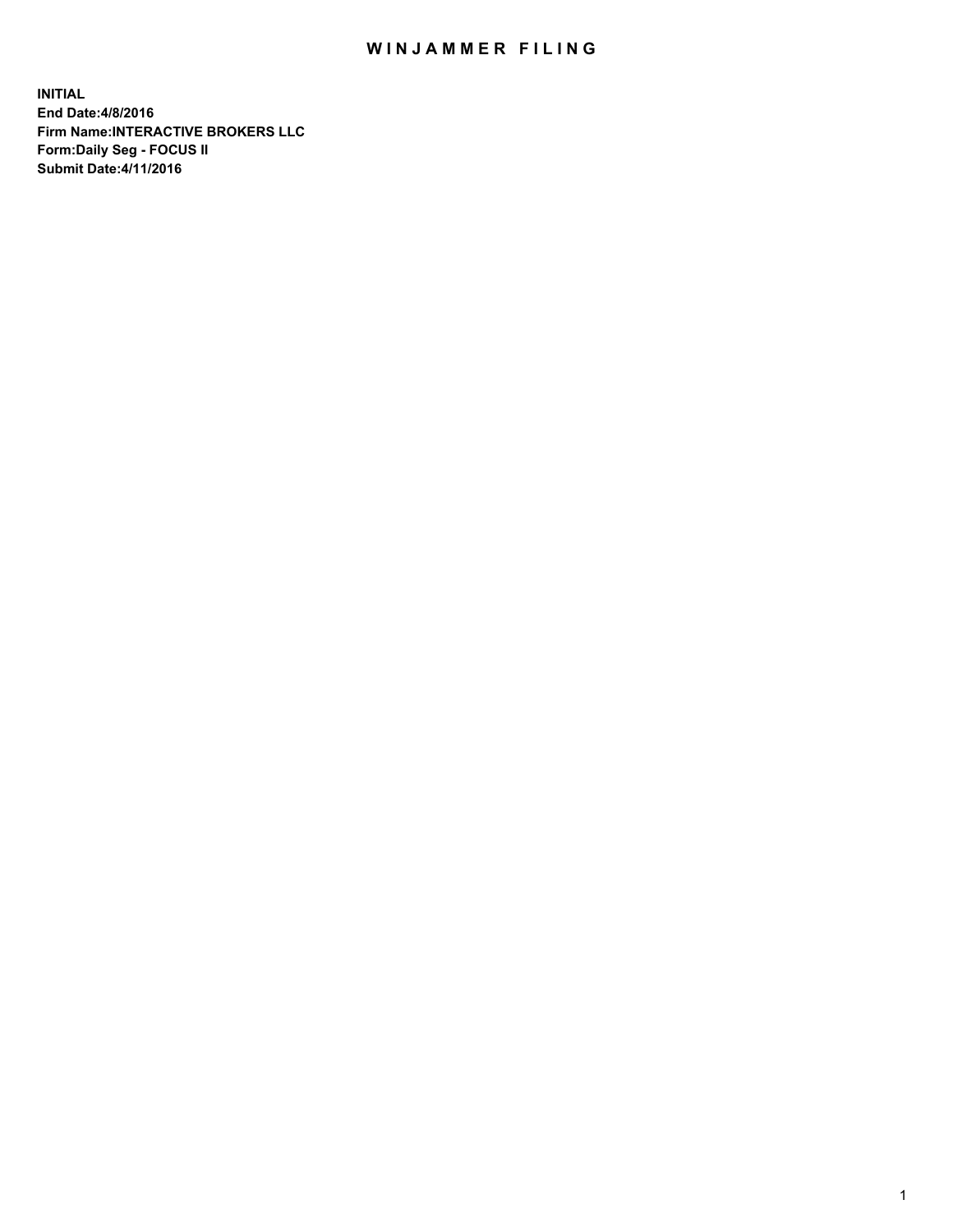## **INITIAL End Date:4/8/2016 Firm Name:INTERACTIVE BROKERS LLC Form:Daily Seg - FOCUS II Submit Date:4/11/2016 Daily Segregation - Cover Page**

| Name of Company<br><b>Contact Name</b><br><b>Contact Phone Number</b><br><b>Contact Email Address</b>                                                                                                                                                                                                                         | <b>INTERACTIVE BROKERS LLC</b><br><b>Alex Parker</b><br>203-618-7738<br>aparker@interactivebrokers.com |
|-------------------------------------------------------------------------------------------------------------------------------------------------------------------------------------------------------------------------------------------------------------------------------------------------------------------------------|--------------------------------------------------------------------------------------------------------|
| FCM's Customer Segregated Funds Residual Interest Target (choose one):<br>a. Minimum dollar amount: ; or<br>b. Minimum percentage of customer segregated funds required:% ; or<br>c. Dollar amount range between: and; or<br>d. Percentage range of customer segregated funds required between:% and%.                        | <u>0</u><br>155,000,000 245,000,000<br>00                                                              |
| FCM's Customer Secured Amount Funds Residual Interest Target (choose one):<br>a. Minimum dollar amount: ; or<br>b. Minimum percentage of customer secured funds required:%; or<br>c. Dollar amount range between: and; or<br>d. Percentage range of customer secured funds required between:% and%.                           | <u>0</u><br>80,000,000 120,000,000<br>00                                                               |
| FCM's Cleared Swaps Customer Collateral Residual Interest Target (choose one):<br>a. Minimum dollar amount: ; or<br>b. Minimum percentage of cleared swaps customer collateral required:%; or<br>c. Dollar amount range between: and; or<br>d. Percentage range of cleared swaps customer collateral required between:% and%. | <u>0</u><br>0 <sub>0</sub><br><u>00</u>                                                                |

Attach supporting documents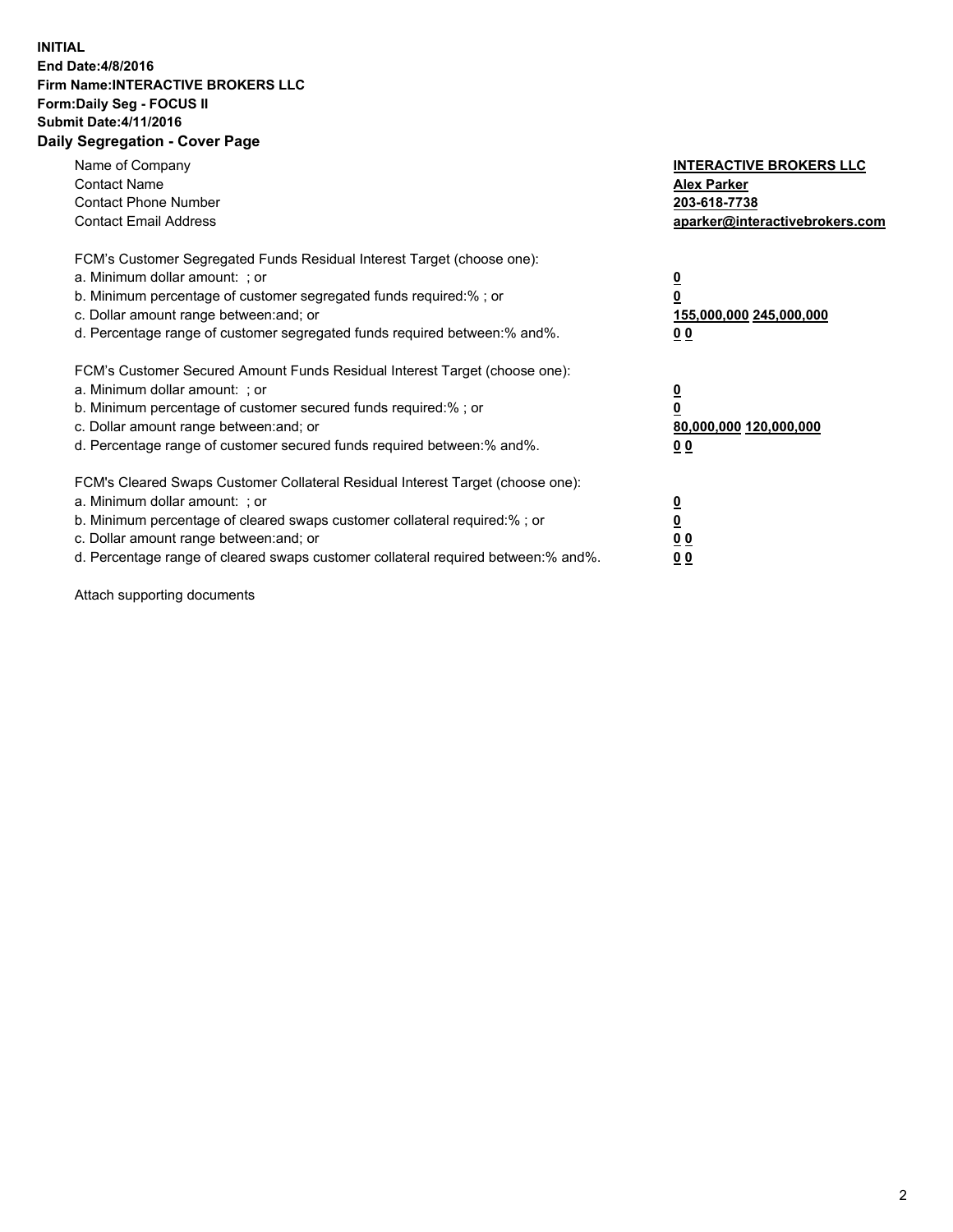## **INITIAL End Date:4/8/2016 Firm Name:INTERACTIVE BROKERS LLC Form:Daily Seg - FOCUS II Submit Date:4/11/2016 Daily Segregation - Secured Amounts**

|     | Foreign Futures and Foreign Options Secured Amounts                                         |                                   |
|-----|---------------------------------------------------------------------------------------------|-----------------------------------|
|     | Amount required to be set aside pursuant to law, rule or regulation of a foreign            | $0$ [7305]                        |
|     | government or a rule of a self-regulatory organization authorized thereunder                |                                   |
| 1.  | Net ledger balance - Foreign Futures and Foreign Option Trading - All Customers             |                                   |
|     | A. Cash                                                                                     | 290,199,997 [7315]                |
|     | B. Securities (at market)                                                                   | $0$ [7317]                        |
| 2.  | Net unrealized profit (loss) in open futures contracts traded on a foreign board of trade   | 321,311 [7325]                    |
| 3.  | Exchange traded options                                                                     |                                   |
|     | a. Market value of open option contracts purchased on a foreign board of trade              | 37,188 [7335]                     |
|     | b. Market value of open contracts granted (sold) on a foreign board of trade                | -116,655 [7337]                   |
| 4.  | Net equity (deficit) (add lines 1.2. and 3.)                                                | 290,441,841 [7345]                |
| 5.  | Account liquidating to a deficit and account with a debit balances - gross amount           | 450,601 [7351]                    |
|     | Less: amount offset by customer owned securities                                            | 0 [7352] 450,601 [7354]           |
| 6.  | Amount required to be set aside as the secured amount - Net Liquidating Equity              | 290,892,442 [7355]                |
|     | Method (add lines 4 and 5)                                                                  |                                   |
| 7.  | Greater of amount required to be set aside pursuant to foreign jurisdiction (above) or line | 290,892,442 [7360]                |
|     | 6.                                                                                          |                                   |
|     | FUNDS DEPOSITED IN SEPARATE REGULATION 30.7 ACCOUNTS                                        |                                   |
| 1.  | Cash in banks                                                                               |                                   |
|     | A. Banks located in the United States                                                       | $0$ [7500]                        |
|     | B. Other banks qualified under Regulation 30.7                                              | 0 [7520] 0 [7530]                 |
| 2.  | Securities                                                                                  |                                   |
|     | A. In safekeeping with banks located in the United States                                   | 352,641,420 [7540]                |
|     | B. In safekeeping with other banks qualified under Regulation 30.7                          | 0 [7560] 352,641,420 [7570]       |
| 3.  | Equities with registered futures commission merchants                                       |                                   |
|     | A. Cash                                                                                     | $0$ [7580]                        |
|     | <b>B.</b> Securities                                                                        | $0$ [7590]                        |
|     | C. Unrealized gain (loss) on open futures contracts                                         | $0$ [7600]                        |
|     | D. Value of long option contracts                                                           | $0$ [7610]                        |
|     | E. Value of short option contracts                                                          | 0 [7615] 0 [7620]                 |
| 4.  | Amounts held by clearing organizations of foreign boards of trade                           |                                   |
|     | A. Cash                                                                                     | $0$ [7640]                        |
|     | <b>B.</b> Securities                                                                        | $0$ [7650]                        |
|     | C. Amount due to (from) clearing organization - daily variation                             | $0$ [7660]                        |
|     | D. Value of long option contracts                                                           | $0$ [7670]                        |
|     | E. Value of short option contracts                                                          | 0 [7675] 0 [7680]                 |
| 5.  | Amounts held by members of foreign boards of trade                                          |                                   |
|     | A. Cash                                                                                     | 61,596,149 [7700]                 |
|     | <b>B.</b> Securities                                                                        | $0$ [7710]                        |
|     | C. Unrealized gain (loss) on open futures contracts                                         | 1,721,673 [7720]                  |
|     | D. Value of long option contracts                                                           | 37,187 [7730]                     |
|     | E. Value of short option contracts                                                          | -116,649 [7735] 59,795,014 [7740] |
| 6.  | Amounts with other depositories designated by a foreign board of trade                      | $0$ [7760]                        |
| 7.  | Segregated funds on hand                                                                    | $0$ [7765]                        |
| 8.  | Total funds in separate section 30.7 accounts                                               | 412,436,434 [7770]                |
| 9.  | Excess (deficiency) Set Aside for Secured Amount (subtract line 7 Secured Statement         | 121,543,992 [7380]                |
|     | Page 1 from Line 8)                                                                         |                                   |
| 10. | Management Target Amount for Excess funds in separate section 30.7 accounts                 | 80,000,000 [7780]                 |
| 11. | Excess (deficiency) funds in separate 30.7 accounts over (under) Management Target          | 41,543,992 [7785]                 |
|     |                                                                                             |                                   |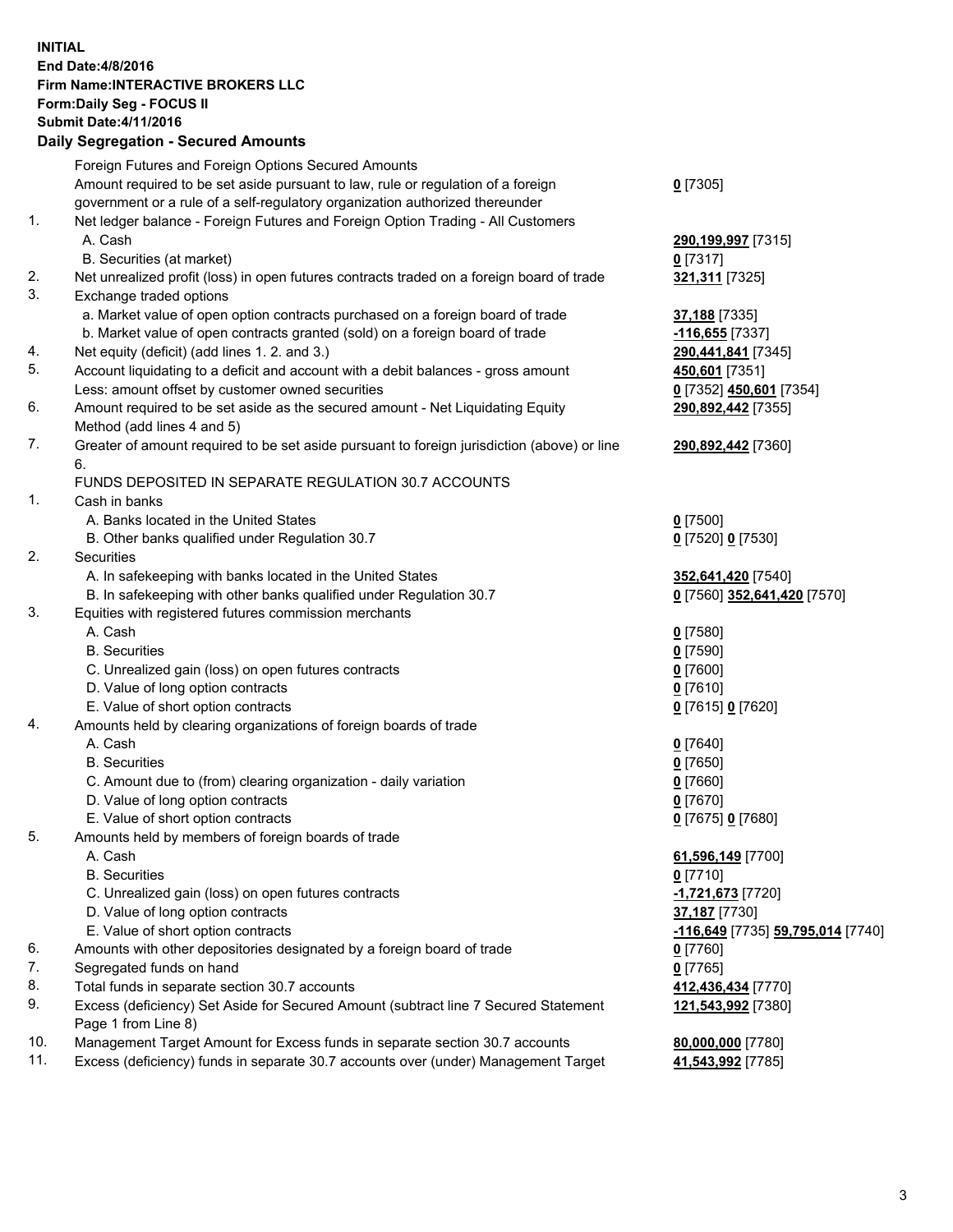**INITIAL End Date:4/8/2016 Firm Name:INTERACTIVE BROKERS LLC Form:Daily Seg - FOCUS II Submit Date:4/11/2016 Daily Segregation - Segregation Statement** SEGREGATION REQUIREMENTS(Section 4d(2) of the CEAct) 1. Net ledger balance A. Cash **2,728,202,450** [7010] B. Securities (at market) **0** [7020] 2. Net unrealized profit (loss) in open futures contracts traded on a contract market **-46,090,650** [7030] 3. Exchange traded options A. Add market value of open option contracts purchased on a contract market **113,153,709** [7032] B. Deduct market value of open option contracts granted (sold) on a contract market **-179,999,750** [7033] 4. Net equity (deficit) (add lines 1, 2 and 3) **2,615,265,759** [7040] 5. Accounts liquidating to a deficit and accounts with debit balances - gross amount **109,165** [7045] Less: amount offset by customer securities **0** [7047] **109,165** [7050] 6. Amount required to be segregated (add lines 4 and 5) **2,615,374,924** [7060] FUNDS IN SEGREGATED ACCOUNTS 7. Deposited in segregated funds bank accounts A. Cash **187,499,291** [7070] B. Securities representing investments of customers' funds (at market) **1,517,115,417** [7080] C. Securities held for particular customers or option customers in lieu of cash (at market) **0** [7090] 8. Margins on deposit with derivatives clearing organizations of contract markets A. Cash **115,032,717** [7100] B. Securities representing investments of customers' funds (at market) **1,074,959,016** [7110] C. Securities held for particular customers or option customers in lieu of cash (at market) **0** [7120] 9. Net settlement from (to) derivatives clearing organizations of contract markets **3,591,196** [7130] 10. Exchange traded options A. Value of open long option contracts **113,125,838** [7132] B. Value of open short option contracts **-179,971,917** [7133] 11. Net equities with other FCMs A. Net liquidating equity **0** [7140] B. Securities representing investments of customers' funds (at market) **0** [7160] C. Securities held for particular customers or option customers in lieu of cash (at market) **0** [7170] 12. Segregated funds on hand **0** [7150] 13. Total amount in segregation (add lines 7 through 12) **2,831,351,558** [7180] 14. Excess (deficiency) funds in segregation (subtract line 6 from line 13) **215,976,634** [7190] 15. Management Target Amount for Excess funds in segregation **155,000,000** [7194] **60,976,634** [7198]

16. Excess (deficiency) funds in segregation over (under) Management Target Amount Excess